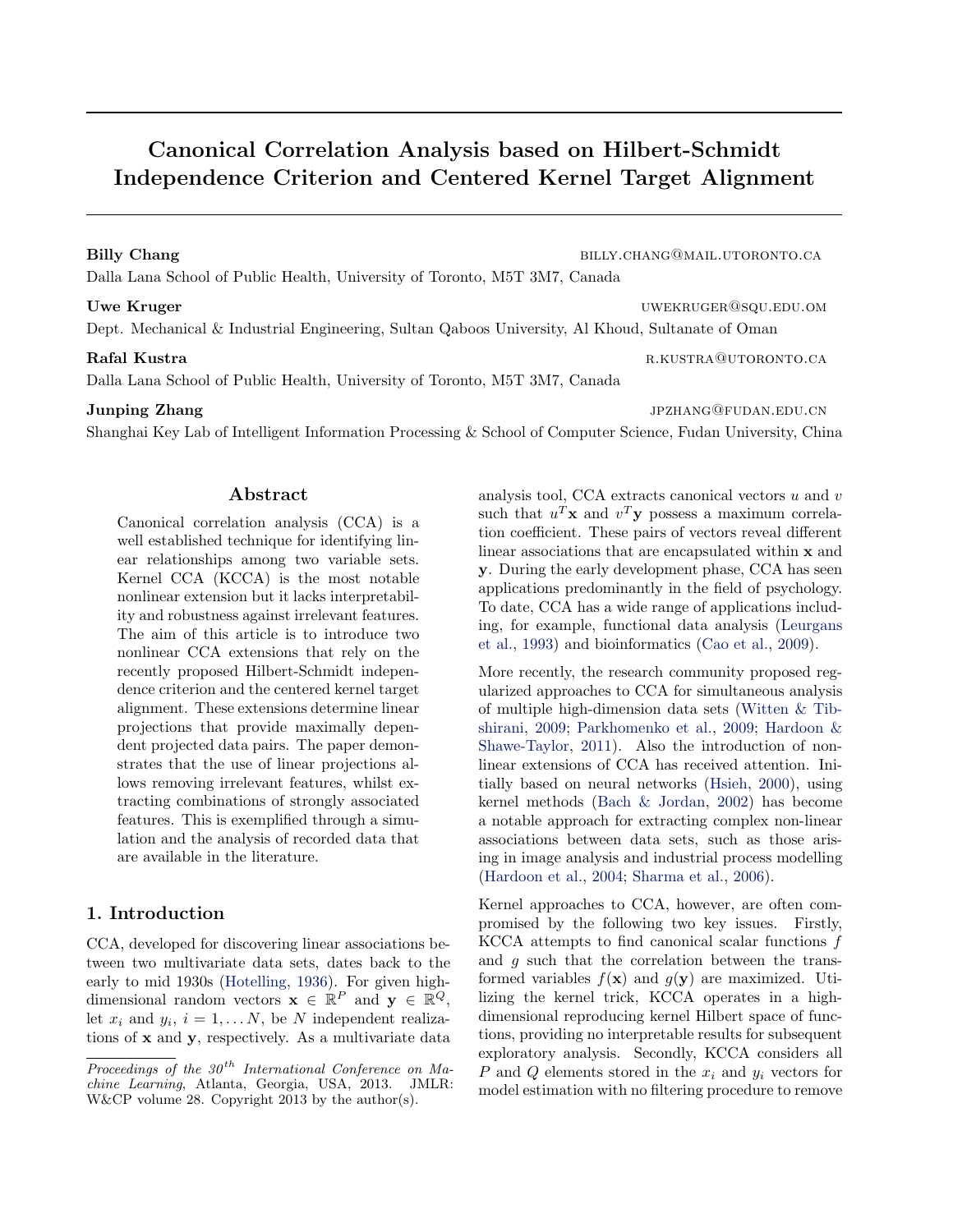irrelevant features. This can potentially affect the robustness of KCCA against redundant variables. While an appropriate choice of the regularization parameter may overcome the latter issue [\(Fukumizu et al.,](#page-8-0) [2007\)](#page-8-0), the tuning parameter selection problem for KCCA has not been adequately addressed in the literature.

[\(Balakrishnan et al.,](#page-8-0) [2012\)](#page-8-0) provides an attempt to address these issues by utilizing non-linear transformations that are modelled by sparse generalized additive models [\(Ravikumar et al.,](#page-8-0) [2009\)](#page-8-0). Introducing variable weights and a variable elimination step has allowed easier model interpretation and the removal of irrelevant variables. However, the use of generalized additive models inherently ignores interactions between variables, hence limiting the flexibility of the model for non-linear structure discovery. Furthermore, it is not clear how this method can produce multiple orthogonal functional transforms or weight vectors, properties respectively enjoyed by KCCA and CCA.

Another approach that attempts addressing these issues is described in [\(Sharma et al.,](#page-8-0) [2006\)](#page-8-0), where by modelling f and q using neural networks, the correlation between non-linearly transformed canonical variates, i.e.  $f(u^T \mathbf{x})$  and  $g(v^T \mathbf{y})$ , is maximized. However, highly non-linear signals require complexly structured networks with multiple layers of neurons to capture; the need for an appropriate network design and the computational burden of neural network fitting may hamper its practical usefulness.

This article presents extensions of CCA that (i) can be robust against spurious dimensions and (ii) allow for multiple and interpretable canonical vectors. These extensions are motivated by noticing that the estimated non-linear transforms  $f$  and  $g$  (obtained using KCCA) can hardly provide any insight regarding the interrelationships between x and y. This, however, is one of the benefits of linear CCA, as it utilizes u and  $v$  to formulate hypotheses or to conduct exploratory data analysis. Hence, a reliable estimation of  $u$  and  $v$ in a nonlinear context can reveal important dependencies between two variables sets. The determination of  $u$  and  $v$  is achieved by constructing objective functions for  $u$  and  $v$  based on two general measures of dependence: (i) the Hilbert-Schmidt Independence Criterion (HSIC) [\(Gretton et al.,](#page-8-0) [2005\)](#page-8-0), and (ii) the centered kernel target alignment (KTA) [\(Cortes et al.,](#page-8-0) [2012\)](#page-8-0). Since  $u$  and  $v$  are projection vectors in the original data spaces, they can provide interpretable insights into the relationships between  $x$  and  $y$  (first issue). Furthermore, inspecting the canonical variates  $u^T x_i$ and  $v^T y_i$  as one-dimensional compression guided by HSIC or KTA, only relevant features are utilized for

non-linearity search, thereby decreasing the sensitivity of our approaches against irrelevant, noisy features (second issue). Finally, multiple canonical weight vectors can be easily obtained by iteratively performing the proposed algorithm on sequential orthogonal subspaces.

#### 2. Preliminaries

This section provides a brief summary of CCA and KCCA first and introduces HSIC and KTA in Subsection 2.2, which form the basis of the proposed work.

# 2.1. CCA and KCCA

Defining  $X \in \mathbb{R}^{N \times P}$  and  $Y \in \mathbb{R}^{N \times Q}$ , where the *i*th rows are  $x_i$  and  $y_i$ , respectively, which have column means of zero, CCA computes two canonical vectors  $u$ and v to maximize the following sample correlation:

$$
cor(u^T X, v^T Y) = \frac{u^T X^T Y v}{\sqrt{(u^T X^T X u)(v^T Y^T Y v)}}
$$
(1)  
subject to ||u|| = ||v|| = 1

The unity constraint is superfluous here, but the algorithms in Section 4 require its incorporation.

KCCA maximizes  $cor(f(\mathbf{x}), g(\mathbf{y}))$ , i.e. the correlation between the nonlinear transformations of  $x$  and  $y$ , by determining f and g, that is  $f(\mathbf{x}), g(\mathbf{y})$ , within respective reproducing kernel Hilbert spaces  $\mathbb{H}_{\mathbf{x}}$  and  $\mathbb{H}_{\mathbf{y}}$ . Defining  $k_x(\cdot, \cdot)$  and  $k_y(\cdot, \cdot)$  by the associated kernel functions for  $\mathbb{H}_{\mathbf{x}}$  and  $\mathbb{H}_{\mathbf{y}}$  respectively, and let  $K_x$  and  $K_y$  be the Gram matrices for the N samples of **x** and **y**, i.e. the  $(i, j)$ th entry of  $K_x$  and  $K_y$  are respectively  $k_x(x_i, x_j)$  and  $k_y(y_i, y_j)$ , then the maximum of  $cor(f(\mathbf{x}), g(\mathbf{y}))$  can be formulated as:

$$
\max_{\alpha,\beta \in \mathbb{R}^N} \frac{\alpha^T \tilde{K}_x \tilde{K}_y \beta}{\sqrt{\alpha^T (\tilde{K}_x - \eta I)^2 \alpha \beta^T (\tilde{K}_y - \eta I)^2 \beta)}} \qquad (2)
$$

where  $K^2 = K^T K$ ,  $\eta$  is a regularization constant, and  $\tilde{K}$  is the centered Gram matrix of K, i.e. the  $(i, j)$ th entry of  $K$  is:

$$
\tilde{K}_{ij} = K_{ij} - \frac{1}{N} \sum_{i=1}^{N} K_{ij} - \frac{1}{N} \sum_{j=1}^{N} K_{ij} + \frac{1}{N^2} \sum_{i=1}^{N} \sum_{j=1}^{N} K_{ij}
$$

The solution to the optimization problem (2) is the largest generalized eigenvalue of a system of generalized eigenvalue problem [\(Bach & Jordan,](#page-7-0) [2002\)](#page-7-0).

As  $x_i$  and  $y_i$  are non-linearly transformed prior to sample correlation evaluation, (2) can be seen as a measure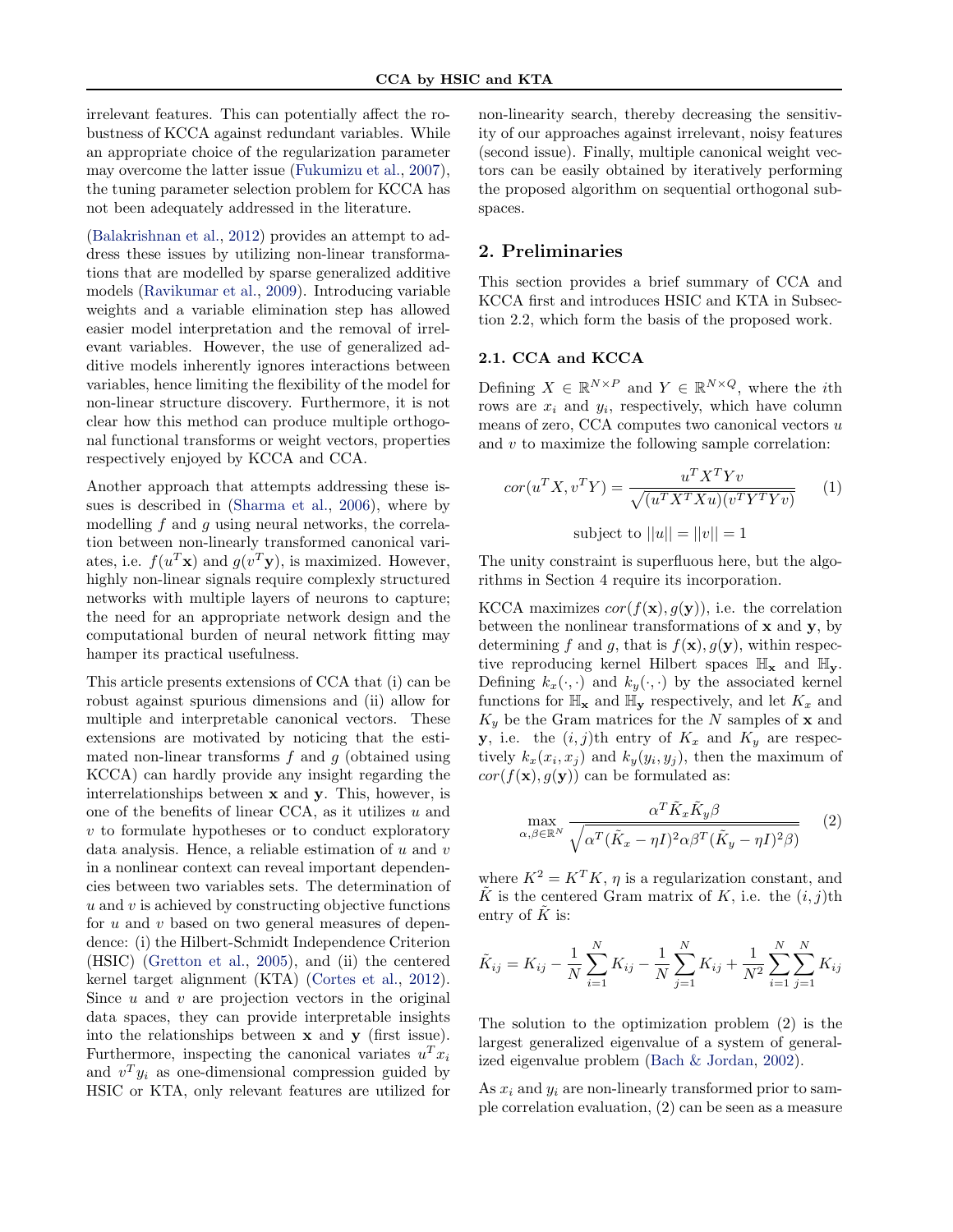of non-linear correlation. However, evaluating (2) is practically inconvenient as it requires a careful choice of  $\eta$ , and solving the generalized eigenvalue problem can be computationally intensive. To overcome these issues, this article utilizes the HSIC and KTA measures which are introduced next.

# 2.2. HSIC and KTA

These are two criteria for determining non-linear associations that do not require the solution of generalized eigenvalue problems nor rely on regularization parameter by virtue of their constructions. Associated with  $\mathbb{H}_{\mathbf{x}}$  and  $\mathbb{H}_{\mathbf{y}}$ , HSIC is the squared Hilbert-Schmidt norm of the cross-covariance operator between the probability space of  $x$  and  $y$  [\(Gretton et al.,](#page-8-0) [2005\)](#page-8-0). The empirical HSIC measure is defined as:

$$
\rho_h = \frac{1}{(N-1)^2} tr(K_x \tilde{K}_y)
$$
\n(3)

The fact that HSIC can be used as a measure of (in)dependence when associated with a universal kernel has been justified in [\(Gretton et al.,](#page-8-0) [2005\)](#page-8-0). This allows HSIC to be used for constructing kernel variants of independent component analysis [\(Shen et al.,](#page-8-0) [2009\)](#page-8-0), supervised and unsupervised dimension reduction [\(Fukumizu et al.,](#page-8-0) [2009;](#page-8-0) [Wang et al.,](#page-8-0) [2010\)](#page-8-0), and feature selection [\(Song et al.,](#page-8-0) [2012b\)](#page-8-0).

The KTA criterion has the following definition:

$$
\rho_a = \frac{tr(K_x \tilde{K}_y)}{\sqrt{tr(K_x \tilde{K}_x) tr(K_y \tilde{K}_y)}}
$$
(4)

Comparing (3) and (4), the KTA criterion is simply a normalized version of HSIC. Despite this similarity between KTA and HSIC, KTA has mainly been used for kernel selection and kernel learning [\(Cortes et al.,](#page-8-0) [2012\)](#page-8-0), areas of application rather dissimilar to the applications of HSIC mentioned above.

# 3. CCA based on HSIC and KTA

This section motivates the rationale behind the two algorithms to overcome the inherent limitations of KCCA, i.e. (i) the lack of interpretability due to the transformation of the data vectors into abstract Hilbert spaces and (ii) the inability of removing irrelevant features from the original variables. The two algorithms rely on the following objective function to estimate canonical vectors with respect to pre-defined measures of empirical non-linear correlation  $ncor(.,.)$ between  $u^T \mathbf{x}$  and  $v^T \mathbf{y}$ :

$$
\max_{u,v;||u||=||v||=1} ncor(u^T \mathbf{x}, v^T \mathbf{y})
$$
(5)

Although KCCA provides a nonlinear correlation measure using  $f(\mathbf{x})$  and  $g(\mathbf{y})$ , the proposed algorithms utilize the conceptually simpler HSIC and KTA criteria. Incorporating the HSIC criterion, the first proposed CCA variant, hsicCCA, computes  $u$  and  $v$  to maximize:

$$
\rho_h(u, v) = \frac{1}{(N-1)^2} tr(K^u \tilde{K}^v) \quad s.t. \ ||u|| = ||v|| = 1
$$
\n(6)

where  $K^u$  and  $K^v$  are Gram matrices for projected data  $u^T x_i$  and  $v^T y_i$ , i.e. their  $(i, j)$ th entry are  $k^u(x_i, x_j) = k_x(u^T x_i, u^T x_j)$  and  $k^v(y_i, y_j) =$  $k_y(v^Ty_i, v^Ty_j)$  respectively. To highlight the relationship between CCA and hsicCCA, it is easy to show that using a linear kernel, (6) reduces to:

$$
\rho_h(u, v) = (u^T X^T Y v)^2 \quad s.t. \ ||u|| = ||v|| = 1 \tag{7}
$$

(7) is equivalent (up to squaring) to the diagonal CCA (DCCA) criterion introduced by [\(Witten & Tibshi](#page-8-0)[rani,](#page-8-0) [2009\)](#page-8-0), which has been further developed into sparse CCA for high-dimensional genomic data analysis. It should be noted that DCCA assumes that elements within x and y are uncorrelated, which makes DCCA a regularized form of CCA, particularly suitable for low-sample and high-dimensional data analysis when the correlation among the variables within each data set cannot be effectively estimated.

Next, incorporating the KTA criterion into (5), the second proposed algorithm of this article, ktaCCA, maximizes:

$$
\rho_a(u, v) = \frac{tr(K^u \tilde{K}^v)}{\sqrt{tr(K^u \tilde{K}^u)tr(K^v \tilde{K}^v)}}
$$
(8)  
subject to  $||u|| = ||v|| = 1$ 

which gives rise to the ktaCCA algorithm, i.e. the second algorithms proposed in this article. Utilizing linear kernel functions, (8) reduces to the squared criterion of classical CCA (1). The objective functions for hsicCCA and ktaCCA are, hence, extensions of DCCA and CCA, respectively, to extract non-linear associations. As both algorithms rely on the original variables instead of their nonlinear transformations, the interpretability concern of KCCA does not arise for the hsicCCA and ktaCCA variates.

Moreover, the fact that (i) DCCA is a regularized version of CCA and (ii) hsicCCA and ktaCCA reduce to DCCA and CCA, respectively, if linear kernels functions are used, also highlights that hsicCCA is a regularized version of ktaCCA. According to [\(Gretton](#page-8-0) [et al.,](#page-8-0) [2005\)](#page-8-0) and [\(Cortes et al.,](#page-8-0) [2012\)](#page-8-0), HSIC and KTA have different concentration bounds, depending on the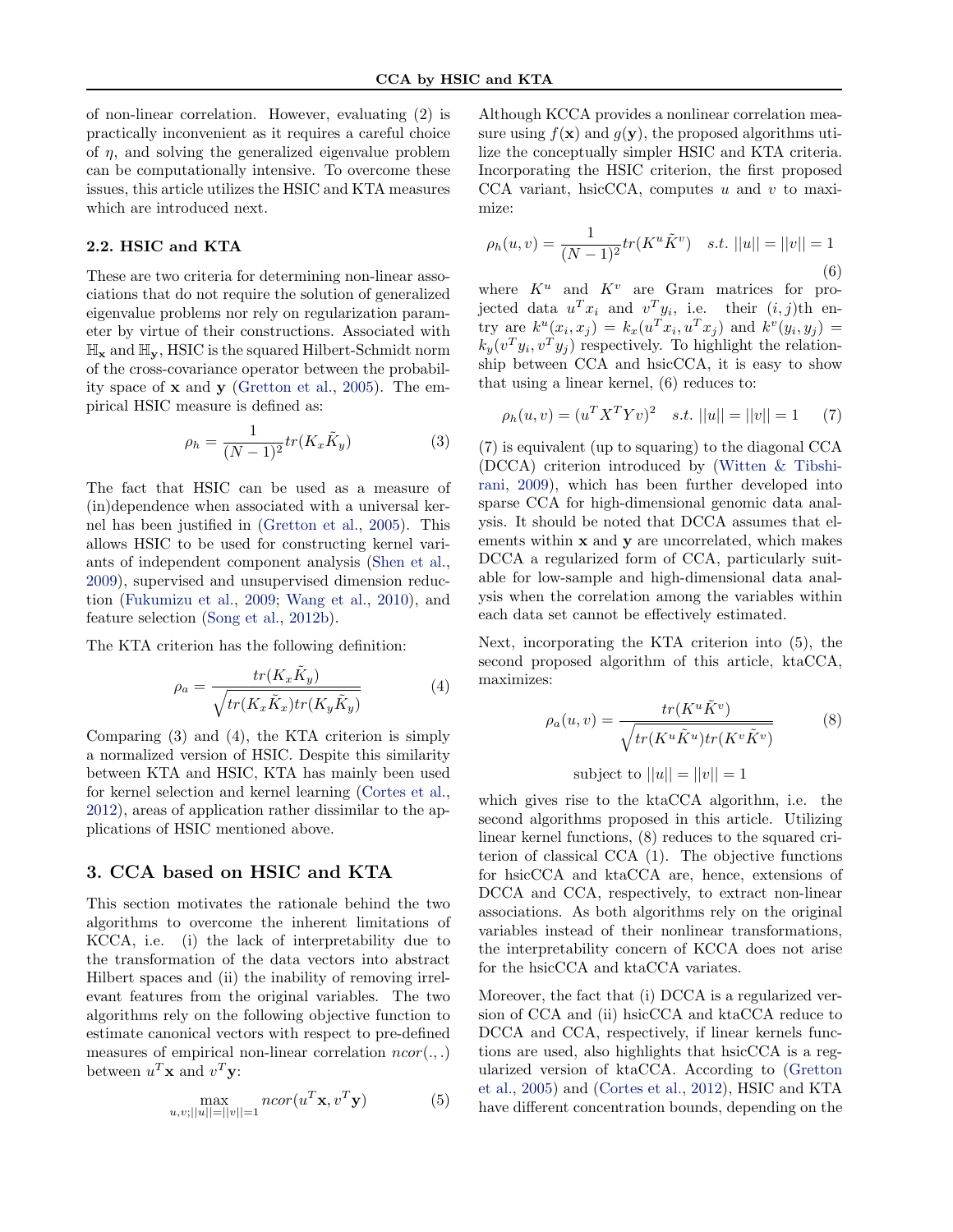choice of the kernel. The above considerations suggest that hsicCCA and ktaCCA can be viewed as natural nonlinear extensions of CCA. In section 5 we introduce the simulation study and other data experiments to shed light on the similarities and differences between the two methods.

# 4. Estimation Procedure

This section introduces a gradient-descent algorithm for solving (6) and (8). While other choices of kernel are available, this article employs the Gaussian RBF kernel exclusively. Allowing different bandwidth parameters for  $k_x(\cdot)$  and  $k_y(\cdot)$ , these kernel functions are:

$$
k_x(x_i, x_j) = \exp(-\sigma_x ||x_i - x_j||^2)
$$
  

$$
k_y(y_i, y_j) = \exp(-\sigma_y ||y_i - y_j||^2)
$$

The kernel functions for the projected representations therefore become:

$$
k^{u}(x_{i}, x_{j}) = \exp(-\sigma_{x}||u^{T}(x_{i} - x_{j})||^{2})
$$

$$
k^{v}(y_{i}, y_{j}) = \exp(-\sigma_{y}||v^{T}(y_{i} - y_{j})||^{2})
$$

Ignoring the constant term, the gradient of (6) with respect to  $u^T$  and  $v^T$  are:

$$
\frac{\partial \rho_h(u,v)}{\partial u^T} = -2\sigma_x u^T \sum_{i=1}^N \sum_{j=1}^N K_{ij}^u \tilde{K}_{ij}^v (x_i - x_j)(x_i - x_j)^T
$$
\n(9)

$$
\frac{\partial \rho_h(u, v)}{\partial v^T} = -2\sigma_y v^T \sum_{i=1}^N \sum_{j=1}^N \tilde{K}_{ij}^u K_{ij}^v (y_i - y_j)(y_i - y_j)^T
$$
\n(10)

For ktaCCA (8), the gradients of  $log(\rho_a(u, v))$  will instead be considered. The gradients of  $log(\rho_a(u, v))$ with respect to  $u^T$  and  $v^T$  are:

$$
\frac{\partial \log(\rho_a(u,v))}{\partial u^T} = u^T \sum_{i=1}^N \sum_{j=1}^N W_{ij}^u (x_i - x_j)(x_i - x_j)^T
$$
\n(11)

$$
\frac{\partial \log(\rho_a(u, v))}{\partial v^T} = v^T \sum_{i=1}^N \sum_{j=1}^N W_{ij}^v (y_i - y_j)(y_i - y_j)^T
$$
\n(12)

where:

$$
W_{ij}^u = -2\sigma_x K_{ij}^u \left(\frac{\tilde{K}_{ij}^v}{tr(K^u \tilde{K}^v)} - \frac{\tilde{K}_{ij}^u}{tr(K^u \tilde{K}^u)}\right)
$$
  

$$
W_{ij}^v = -2\sigma_y K_{ij}^v \left(\frac{\tilde{K}_{ij}^u}{tr(K^u \tilde{K}^v)} - \frac{\tilde{K}_{ij}^v}{tr(K^v \tilde{K}^v)}\right)
$$

Detailed derivations of (9-12) will be presented in the supplementary.

For estimating  $u$  and  $v$ , this article considers a gradient descent algorithm, with a modified gradient to ensure the unit length constraint is satisfied at each step [\(Edelman et al.,](#page-8-0) [1998\)](#page-8-0). See Algorithm 1 for the training algorithm of hsicCCA. The algorithm for training ktaCCA is based on replacing the objective function (6) with the log-based objective function of (8), and by replacing the gradients (9,10) with the gradients (11,12). Optimal step-sizes  $\theta_u, \theta_v$  in Algorithm 1 can be found numerically, e.g. using the Nelder-Mead method.

Similar to classical CCA, upon finding an estimate for  $u$  and  $v$ , one can obtain further canonical weight vectors by solving (6) or (8) with  $x_i - uu^T x_i$  and  $y_i - vv^T y_i$  to obtain  $u_2$  and  $v_2$ , i.e. solving (6) or (8) using the residuals resulting from projecting the data  $x_i$  and  $y_i$  to the orthogonal subspace of u and  $v$  respectively. This procedure can be repeated for finding  $u_3, v_3, u_4, v_4$ , etc. The maximum number of projections that can be obtained is therefore  $min(rank(X), rank(Y))$ . It should be noted that the resulting sets of vectors  $u_1, u_2, \ldots$  are mutually orthogonal, and the same property applies to  $v_1, v_2, \ldots$  To implement this procedure, however, one must initialize the new projection vectors such that the initialized vector is orthogonal to all the previously obtained projection vectors in Algorithm 1.

The bandwidth parameter  $\sigma_x$  is chosen using the "median trick" [\(Song et al.,](#page-8-0) [2012a\)](#page-8-0), i.e. the median Euclidean distance between all pairs of  $(x_i, x_j)$ , and  $\sigma_y$  is chosen similarly. Note that the median distance can change after the orthogonal residual subspace projection step described in the previous paragraph, and therefore the bandwidth parameters for estimating  $u_1, v_1, u_2, v_2, \ldots$  are different.

#### 5. Experiments

We use simulated and real datasets which have been used in the literature to investigate our two proposed methods in contrast with CCA, KCCA and DCCA. To avoid the problem of local minima, multiple random restarts are employed in each experiment.

#### 5.1. Simulation

The simulation example, where source signals are artificially generated, along with some noise variables, tests the performance of KCCA and the various CCA variants to recover the source signals in the presence of noise and irrelevant variables. Here  $x =$  $(\mathbf{x}_1, \mathbf{x}_2, \mathbf{x}_3, \mathbf{x}_4, \mathbf{x}_5)^T$  and  $\mathbf{y} = (\mathbf{y}_1, \mathbf{y}_2, \mathbf{y}_3, \mathbf{y}_4)^T$  are de-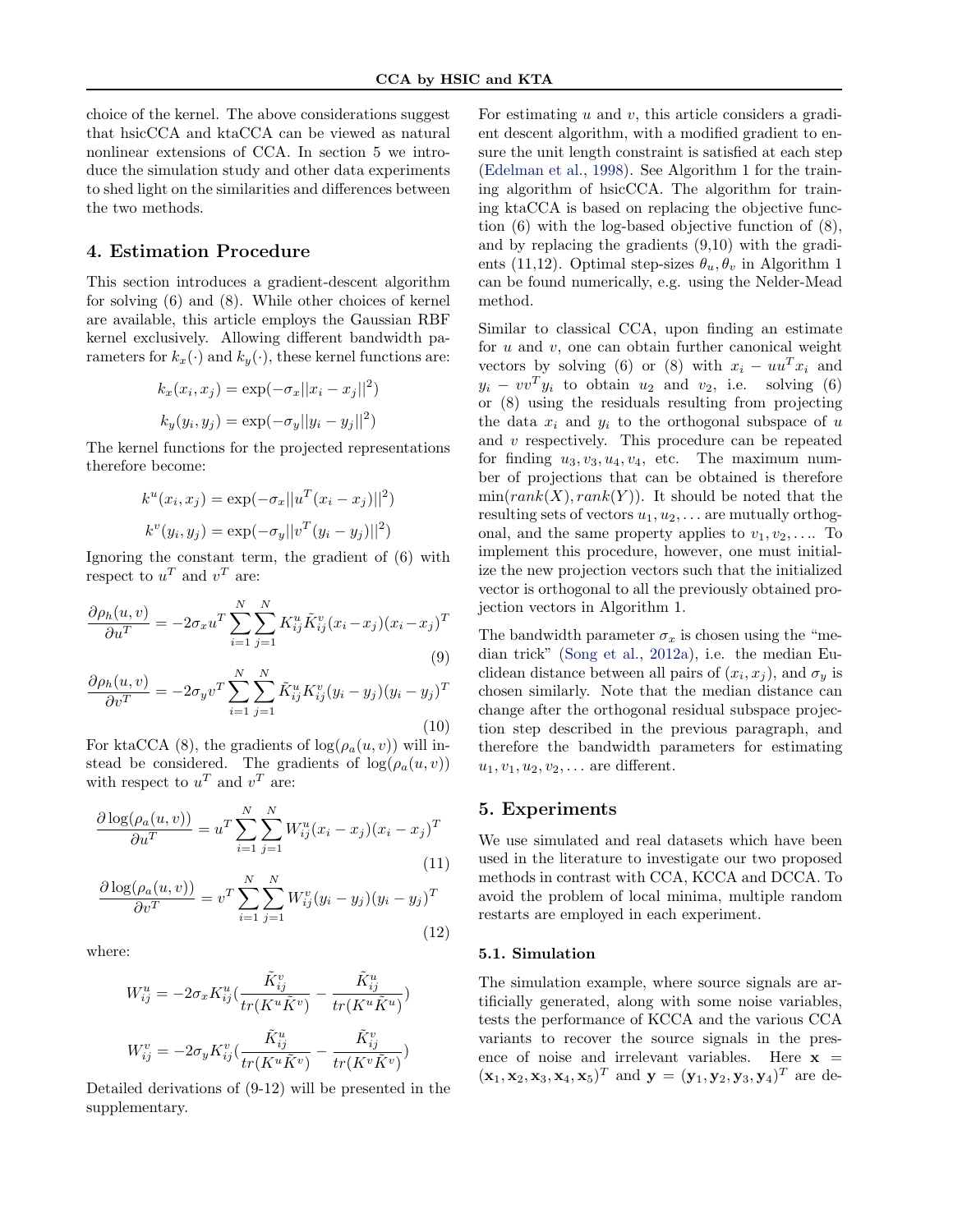#### Algorithm 1 Gradient Descent for hsicCCA

**Input:** data  $x_i, y_i$ , number of factors M, stopping criterion e for  $m = 1$  to  $M$  do

 $\sigma_x = median(dist(x_i)), \sigma_y = median(dist(y_i))$  $t = 1$ initialize  $u_{mt}$ ,  $v_{mt}$ repeat  $obj = \rho_h(u_{mt}, v_{mt})$ Compute  $K^{u_{mt}}, K^{v_{mt}}, \tilde{K}^{u_{mt}}, \tilde{K}^{v_{mt}}$  $\eta = -\frac{\partial \rho_h(u,v)}{\partial u}\Big|_{u=u_{mt}}, \gamma = -\frac{\partial \rho_h(u,v)}{\partial v}\Big|_{v=v_{mt}}$  $h^{u_{mt}} = \eta - (\eta^{T} u_{mt}) u_{mt}, n^{u_{mt}} = h^{u_{mt}} / |h^{u_{mt}}|$  $h^{v_{mt}} = \gamma - (\gamma^T v_{mt})v_{mt}, n^{v_{mt}} = h^{v_{mt}}/|h^{v_{mt}}|$  $u(\theta_u) = u_{mt} \cos \theta_u + n^{u_{mt}} \sin \theta_u$  $v(\theta_v) = v_{mt} \cos \theta_v + n^{v_{mt}} \sin \theta_v$  $(\theta_u, \theta_v) = argmin_{\theta_u, \theta_v} \{-\rho_h(u(\theta_u), v(\theta_v))\}$  $t = t + 1$ update  $u_{mt} = u(\theta_u), v = v(\theta_v)$ until  $(\rho_h(u_{mt}, v_{mt}) - obj)/obj < e$  $u_m = u_{mt}, v_m = v_{mt}$  $x_i = x_i - u_m u_m^T x_i, y_i = y_i - v_m v_m^T y_i$ end for Output:  $u_1, \ldots, u_M, v_1, \ldots, v_M$ 

fined as follows:

$$
z \sim \text{uniform}(-\pi, \pi)
$$
  
\n
$$
\mathbf{x}_1 = \sin(z) + \epsilon_{x_1}; \mathbf{y}_1 = \cos(z) + \epsilon_{y_1}
$$
  
\n
$$
\mathbf{x}_2 \sim N(0, 1), \mathbf{x}_3 \sim N(0, 1); \mathbf{y}_2 = \cos(\mathbf{x}_2 + \mathbf{x}_3) + \epsilon_{y_2}
$$
  
\n
$$
\mathbf{x}_4 \sim N(0, 1); \mathbf{y}_3 = \mathbf{x}_4 + \epsilon_{y_3}
$$
  
\n
$$
\mathbf{x}_5 \sim N(0, 1)
$$
  
\n
$$
\mathbf{y}_4 \sim N(0, 1)
$$
  
\n
$$
\epsilon_{\mathbf{x}_1}, \epsilon_{\mathbf{y}_1} \sim N(0, \sigma = 0.1); \epsilon_{\mathbf{y}_2}, \epsilon_{\mathbf{y}_3} \sim N(0, \sigma = 0.5)
$$

Here,  $x_1$  and  $y_1$  form a circle, while  $x_2 + x_3$  and  $y_2$ form a cosine curve, and  $x_4$  and  $y_3$  are linearly correlated.  $N=100$  samples are generated from **x** and **y** described above. The objective here is to examine how well hsicCCA, ktaCCA, CCA, DCCA, and KCCA can extract the three source signals.

The canonical variates resulting from the four CCA variants are shown in Figure 1. Whilst each method can discover the linear relationship between  $x_3$  and  $y_4$ , only ktaCCA and hsicCCA can discover the remaining two non-linear patterns. Indeed, the three pairs of projection vectors  $u_1, v_1, u_2, v_2, u_3, v_3$  obtained from ktaCCA are (rounded to one significant digit):

$$
u_1 = (0, -0.1, -0.2, -1, 0)^T; v_1 = (0, -0.1, -1, 0)^T
$$

$$
u_2 = (0, -0.7, -0.7, 0.2, 0)^T; v_2 = (0.1, -1, 0.1, -0.2)^T
$$



Figure 1. The projected canonical variates for the simulation study. The title of each plot represents the method and the order of the canonical variates.

$$
u_3 = (1, 0, 0, 0, 0)^T; v_3 = (-1, -0.1, 0, 0)^T
$$

The canonical weight vectors obtained by hsicCCA are similar, up to certain sign changes<sup>1</sup>.

More precisely,  $(u_1, v_1)$  above reveals that  $x_4$  is correlated with  $y_3$  (i.e. the linear relation),  $(u_2, v_2)$  suggests that a combination of  $x_2$  and  $x_3$  is strongly related to  $y_2$  (i.e. the cosine relation), and  $(u_3, v_3)$  indicates the dependency between  $x_1$  and  $y_1$  (i.e. the circle). It should be noted that the vectors alone are unable to describe the type of relationships (linear or nonlinear), but they allow identifying the linear combinations of elements between the two data sets which are strongly associated.

Note from Figure 1 that the cosine signal and the circular signal are discovered by hsicCCA and ktaCCA in different orders, suggesting that hsicCCA and ktaCCA algorithms may differ in performance, depending on the structure of the interrelationship between the two sets of variables.

For the analysis of KCCA's results, note that although

<sup>&</sup>lt;sup>1</sup>Sign changes preserve both the HSIC and KTA measures here, due to simple invariant properties of the Gaussian kernel. Details are omitted for brevity.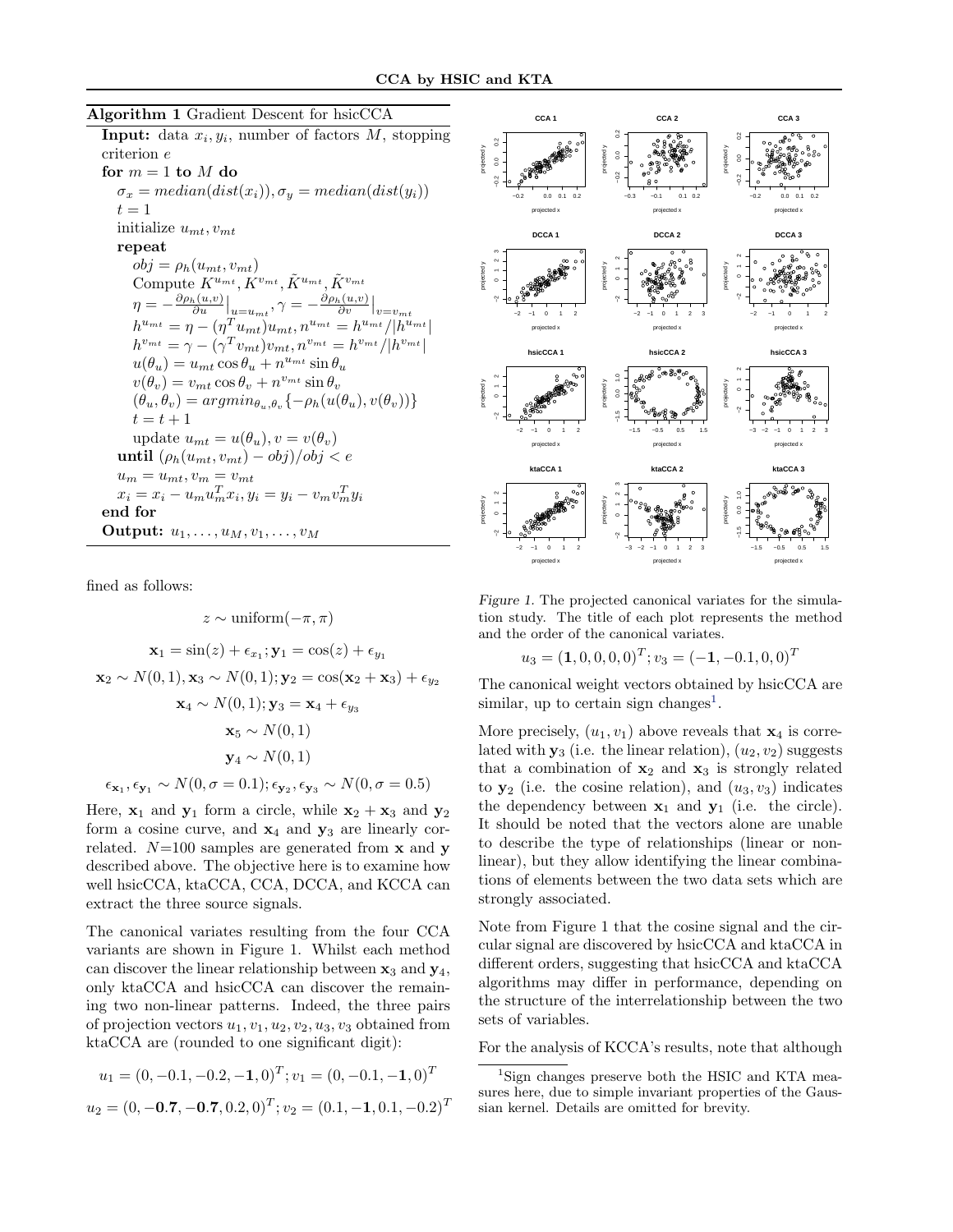KCCA can only provide the transformed variables  $f_1(x_i), f_2(x_i), \ldots$  and  $g_1(y_i), g_2(y_i), \ldots$ , it is still possible to investigate whether KCCA has identified the true source signals by investigating the sample correlation between the true signals and the KCCA transformed variables (Table 1). The circular signal is difficult to interpret, as there are many transformations for z which can generate a circle. A more detailed analysis has shown that KCCA has learned the  $cos(2z)$ function through its 5th pair of canonical functions. Furthermore, the 2nd pair of canonical functions have extracted the linear signal between  $x_3$  and  $y_4$ , and the 3rd pair have discovered the cosine signal between  $x_2 + x_3$  and  $y_2$ . The results of Table 1 also suggest that the first pair of canonical functions has partially extracted the cosine signal, as indicated by the moderate sample correlation in the first column of Table 1. However, it is difficult to argue intuitively why there are two pairs of canonical functions (i.e. the first pair and the third pair) extracting the same cosine signal.

These results suggest that although KCCA has identified all of the three signals, they are not being discovered by the first three pairs of canonical functions  $(f_1, g_1), (f_2, g_2),$  and  $(f_3, g_3)$ . As the first three pairs of KCCA canonical functions are supposed to capture the three strongest associations, and that there are only three signals being generated by the simulation model, KCCA has apparently extracted certain redundant signals, demonstrating its lack of robustness against irrelevant variables.

Table 1. Absolute sample correlation between true signal and KCCA transformed signal. High correlations are boldfaced.

|                 |          |      | $f_1(x)$ $f_2(x)$ $f_3(x)$ $f_4(x)$ |      | $f_5(x)$ |
|-----------------|----------|------|-------------------------------------|------|----------|
| $\cos(2z)$      | 0.13     | 0.08 | 0.12                                | 0.05 | 0.92     |
| $\cos(x_2+x_3)$ | 0.51     | 0.21 | 0.83                                | 0.06 | 0.06     |
| $x_4$           | 0.06     | 0.94 | 0.18                                | 0.02 | 0.08     |
|                 |          |      | $g_1(y)$ $g_2(y)$ $g_3(y)$ $g_4(y)$ |      | $g_5(y)$ |
| $\cos(2z)$      | $\theta$ | 0.09 | 0.11                                | 0.05 | 0.91     |
| $y_2$           | 0.45     | 0.28 | 0.85                                | 0.09 | 0.05     |
| $y_3$           | 0.1      | 0.95 | 0.15                                | 0.02 | 0.03     |

#### 5.2. Canadian Weather Data

This data set records  $P = Q = 12$  monthly average temperatures and the associated monthly average precipitations from  $N = 35$  weather stations located at different parts of Canada [\(Ramsay & Silverman,](#page-8-0) [1997\)](#page-8-0). As the true underlying variable interrelationships are

unknown in this study, the application of KCCA is not considered here due to its lack of interpretability. The performance of CCA, DCCA, hsicCCA and ktaCCA in extracting the association between temperature and precipitation will be compared based on the cross-validation principle to be statistically sound.



Figure 2. Canonical variates for the Canadian weather data. See caption of Figure 1. The subtitles present the Spearman correlation for the projected canonical variates.

Note that finding a good non-linear correlation measure for quantitative comparison is not trivial; the HSIC and KTA measures are not on the same scale, which circumvents a direct comparison of the computed dependence measures. Further, using HSIC and KTA as performance measures may provide a biased advantage for hsicCCA and ktaCCA, respectively, as these are methods built upon HSIC and KTA. Other measures such as KCCA contain tuning parameters, which are difficult to determine a priori. Fortunately, most non-linear associations discovered by the compared methods are monotone, and hence the Spearman correlation [\(Kruskal,](#page-8-0) [1958\)](#page-8-0), a principled measure for monotone non-linear correlation, is a suitable measure for quantitative comparisons in this experiment.

Figure 2 presents the results obtained from fitting the four CCA variants on all  $N = 35$  samples. The Spearman correlations are recorded in the subtitles of each plot. This figure shows that DCCA can only identify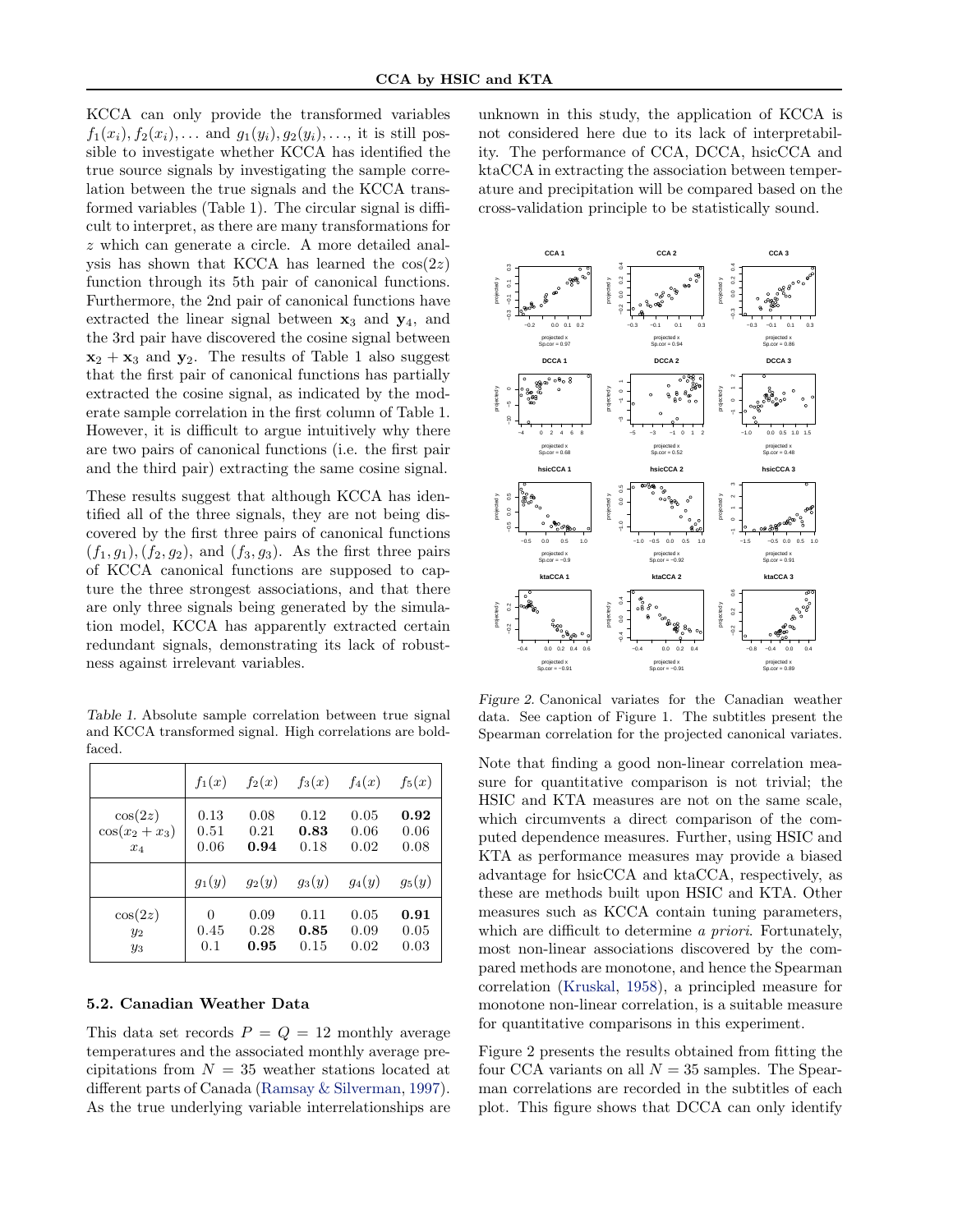one moderately correlated pattern, while hsicCCA and ktaCCA can discover a series of strong non-linear patterns. Furthermore, the patterns discovered by hsic-CCA and ktaCCA, based on the Spearman statistic, are all highly correlated. On the surface, CCA may have identified certain strongly correlated linear signals, but in a low-sample and high-dimensional setting, the above observation may be a result of over-fitting. The cross-validation analysis below will demonstrate that this is indeed the case.



Figure 3. Canadian weather data: cross-validated absolute Spearman correlations for the 1st set of canonical variates.

The application of cross-validation relied on 20 random-splits with the inclusion of 25 samples to identify models using each of the four CCA variants. The Spearman correlation was then determined using the remaining 10 samples for each of the 20 random splits. Figure 3 shows box plots of the absolute Spearman correlation based on these splits for the first set of canonical vectors. The large range of low Spearman correlation values indicates over-fitting for standard CCA, while DCCA, being a regularized variant of CCA, has produced higher Spearman correlations with slightly less variation. As the strongest signal between the temperature and precipitation data is non-linear, however, ktaCCA and hsicCCA have produced significantly larger Spearman values than CCA and DCCA.

#### 5.3. Boston Housing Data

This case study reported here relates to the Boston Housing Data [\(Harrison & Rubinfeld,](#page-8-0) [1978\)](#page-8-0), a data set known to contain various non-linear signals. After removing variables containing categorical and discrete values, the variables "nitric oxide concentration" (nox), "proportion of units built prior to 1940" (age) and "percentage of lower status population" (lstat) will form one data set, and the variables "average room number" (rm), "distances to employment centers" (dis), and "median home value" (medv) will form the other data set. The number of samples in this data set is  $N = 506$ , while  $P = Q = 3$ .



Figure 4. The two canonical variates for the Boston data. See caption of Figures 1 and 2.

Figure 4 shows the results of applying the four CCA variants using all 506 samples. KCCA was not included in this comparison, given that the nonlinear relationships are unknown. Figure 4 highlights that all four methods can identify a correlated signal through their first canonical projections. However, the next strongest signal is a non-linear one between "lstat" and "medv", extracted only by ktaCCA and hsicCCA. For example, the 2nd pair of canonical weight vectors obtained by hsicCCA are (rounded to one significant digit):

$$
u_2 = (0.1, -0.2, 1), v_2 = (-0.3, 0.1, -1)
$$

where the last element of  $u_2$  corresponds to the weight of "lstat", and the last element of  $v_2$  represents the weight of "medv". The five-fold cross-validated results (Figure 5) further suggests that all CCA variants can stably extract a strongly correlated pattern by their first projections, but only ktaCCA and hsicCCA can extract the non-linear pattern through their second projections.

Further comparisons of hiscCCA and ktaCCA with CCA and DCCA based on explicit quadratic features are available in the supplementary.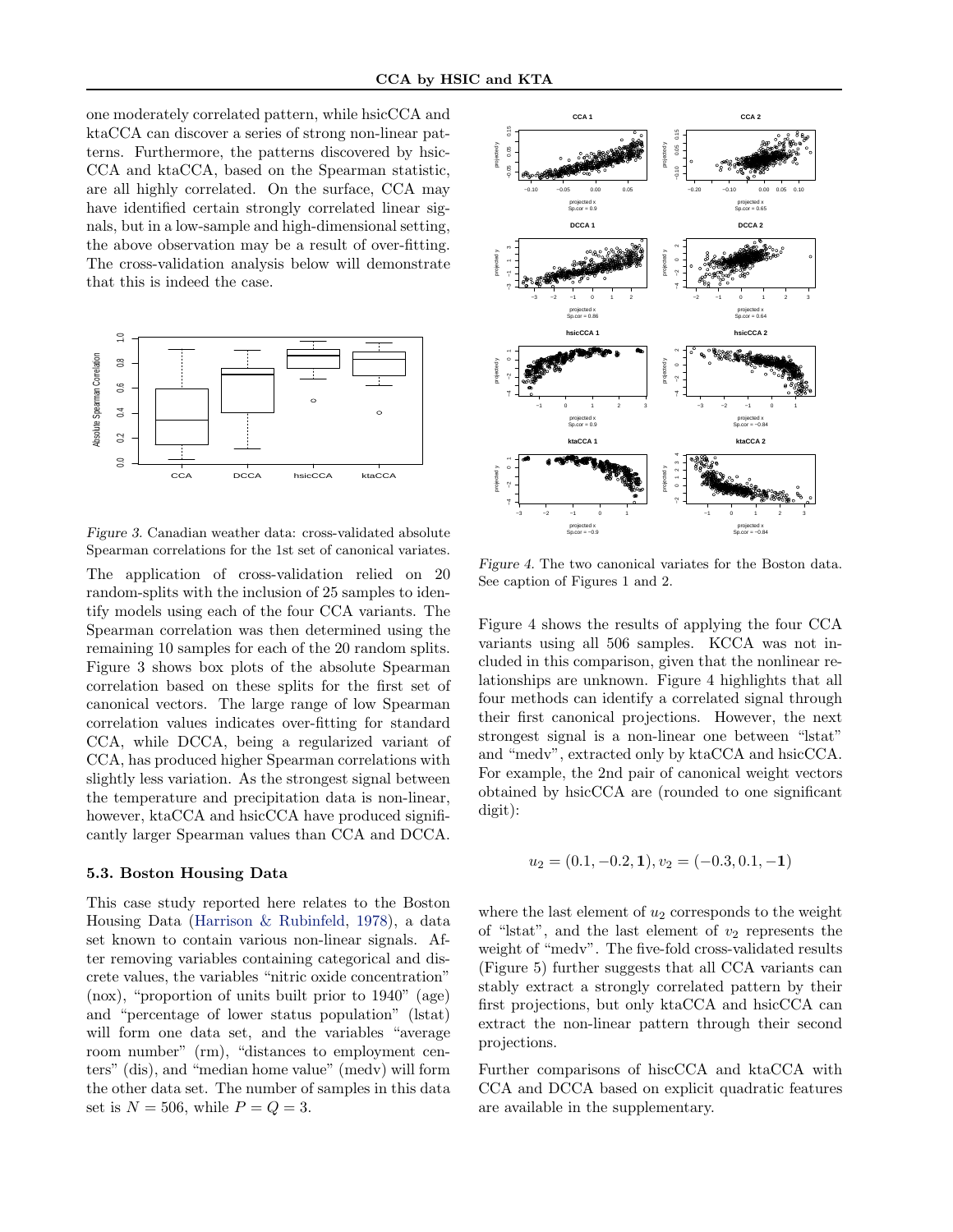<span id="page-7-0"></span>

Figure 5. Cross-validated absolute Spearman correlations for the Boston housing data.



Figure 6. The 4th and 5th canonical variates for the Gaia data. See caption of Figures 1 and 2.

#### 5.4. Gaia Data

To investigate the two proposed algorithms' performance on a larger-scale data, this final analysis considers a data set including 1000 randomly selected samples out of a total of 8286 samples of photon emission measures for 16 bands of wavelength intervals, generated through a computer simulation experiment conducted in (Bailer-Jones, 2010). To explore the interconnection between the bands, the first 8 bands are used to construct the x-variable set, and the other 8 bands form the y-variable set, i.e.  $N = 1000$ and  $P = Q = 8$  in this experiment. As the focus in this application relates to the large-sample performance, only the hsicCCA and the ktaCCA algorithms are contrasted with the standard linear CCA algorithm. All these methods have discovered three strong linear connections between the two groups of bands through their first three canonical projections (results not shown here). Figure 6, however, shows the 4th and 5th canonical projected variates of the three compared techniques and outlines that CCA is unable to extract further significant associations beyond its 3rd canonical projections, while hsicCCA and ktaCCA can discover further non-linear association patterns between the two groups of variables.

#### 6. Discussion

This paper has proposed two nonlinear CCA extensions which discover multiple pairs of orthogonal canonical vectors that capture non-linear relationship. Our proposal has the advantage of interpretability of results and of dimensionality reduction which can ignore irrelevant dimensions. These are in contrast to other proposed methods, notably KCCA, whose results are not directly interpretable and rely on all input dimensions regardless of their relevance to the underlying structure.

The proposed algorithms carry out linear projections of the original variables first, which are subsequently used to determine objective functions that relate to HSIC and KTA. In contrast to KCCA, relying on orthogonal projections maintains the ability in identifying and interpreting variable interrelationships. Moreover, both algorithms are capable of extracting linear and nonlinear interrelationships and are therefore nonlinear extensions to DCCA and CCA.

Through a total of four experiments, the reported work has demonstrated hsicCCA and ktaCCA's robustness against noise and redundant variables, and their ability to provide interpretable results through the canonical weight vectors. Hence, these algorithms directly address and overcome the limitation of earlier work on nonlinear CCA.

The computational complexity for computing the gradients for ktaCCA and hsicCCA are both  $O(N^2(P^2 +$  $(Q<sup>2</sup>)$ ) (consult the supplementary for detailed speed trials). Approximation techniques, such as those described in [\(Jegelka & Gretton,](#page-8-0) [2007\)](#page-8-0), may be used to reduce the computational burden of both algorithms. For model selection and regularization purposes, methods to choose  $M, \sigma_x$  and  $\sigma_y$  may be developed. Further empirical and theoretical analysis may also be pursued to shed light on the intrinsic similarity and differences between hsicCCA and ktaCCA.

An R package, "hsicCCA", that contains the implementation of the proposed algorithms, is available at the CRAN R-Repository.

#### References

Bach, F. R. and Jordan, M. I. Kernel independent component analysis. JMLR, 3:1–48, 2002.

Bailer-Jones, C. A. L. The ilium forward modelling algorithm for multivariate parameter estimation and its application to derive stellar parameters from gaia spectrophotometry. Monthly Notices of the Royal Astronomical Society, 403:96–116, 2010.